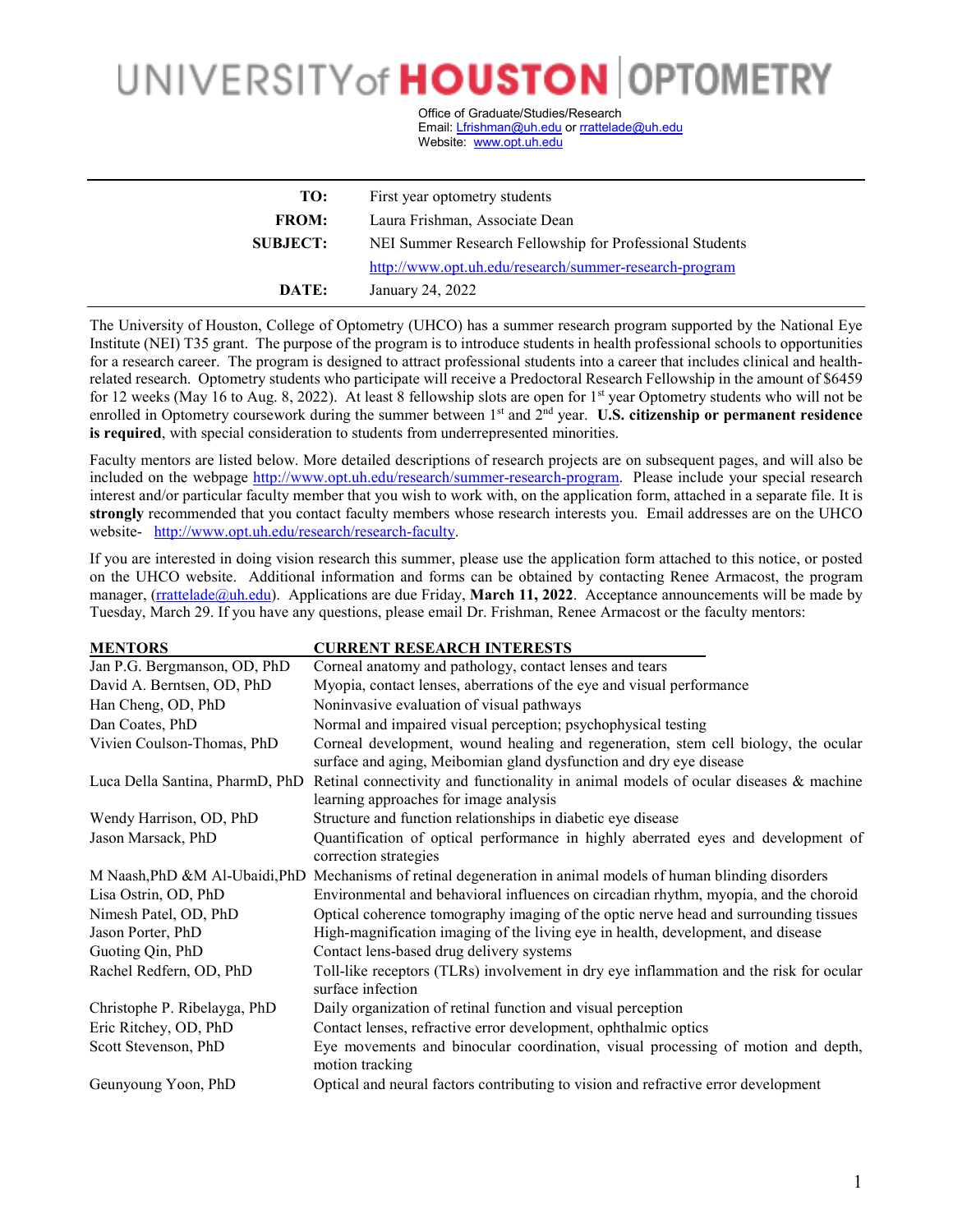## **Summer Research Opportunities by Mentor - 2022**

**Jan P G Bergmanson, OD, PhD, D.Sc. –** Texas Eye Research and Technology Center offers a number of interesting opportunities. We are studying scleral gas permeable contact lens wearers, post-refractive surgery patients and patients with anterior segment pathologies. In addition, we are conducting research in ocular anatomy and pathology at a cellular and subcellular level using light and electron microscopy. In these studies, the research is utilizing human cadaver eyes and corneal buttons from keratoplasty transplant surgery. These specimens will allow the study of normal anatomy, diseases like keratoconus, macular-, granular-, lattice- and Fuchs endothelial- dystrophies, some of which are rare anomalies. You could be part of this team effort.

**David A Berntsen, OD, PhD** - My research interests include both the development and progression of myopia, the use of multifocal contact lenses to slow the progression of myopia and understanding the effect of these lenses on optical aberrations, image quality, and visual performance. My research involves using biometric data (measurements of the ocular components) and measurements of optical quality to better understand the mechanism responsible for the progression of myopia in children and which children will benefit most from treatment. Current projects in my lab involve using aberrometry to determine the effect of refractive corrections (spectacles and contact lenses) on the central and peripheral optics of the eye and on visual function.

**Han Cheng, OD, PhD** – This summer's research project is to evaluate a new contrast sensitivity test in healthy adults. Visual function is typically measured with high contrast chart. However, low-contrast vision is often more predictive of the real-world vision and more sensitive in revealing changes in vision. Current contrast sensitivity tests are expensive, not easily portable, or require supervised testing conditions. The SpotChecks is an inexpensive disposable paper chart designed as a take-home test for patients to self-monitor disease progression. Due to the newness of the test, there is currently no normative values or test-retest variability available. The goal of the study is to establish them in healthy adults. The data will be used to set the normative limits for SpotChecks contrast sensitivity so that abnormal vision can be detected; the test-retest variability will provide guidance in using the test for monitoring disease progression.

**Daniel Coates, PhD** – The broad research focus of my laboratory is visual perception in normal subjects and in the presence of disease, including peripheral vision and reading, binocular vision, eye movements, and color vision, as well as the use of computational and statistical techniques for modeling, diagnosis, and prediction. This summer we will continue the development of a new color perimetry test, validating in normal and diseased eyes.

**Vivien Coulson-Thomas, PhD –** Research in my lab is focused on corneal development, wound healing and regeneration, stem cell biology, the ocular surface and aging, Meibomian gland dysfunction and dry eye disease. Our main interest involves primarily the extracellular matrix (ECM) and how it regulates development, homeostasis, aging and pathological processes of the ocular surface. Current projects include (1) understanding how the hyaluronan rich limbal stem cell niche maintains limbal stem cells in their "stem cell state", (2) investigating the anti-inflammatory role of the hyaluronan matrix in ocular injury and corneal lymphangiogenesis, (3) understanding the pathology of Meibomian gland dysfunction (MGD) and age related MGD, and develop prevention strategies, and (4) how the ECM affects inflammation in the aging lacrimal gland. A student working on either of these projects would attain hands-on experience in a vast array of cell biology techniques including primary and established cell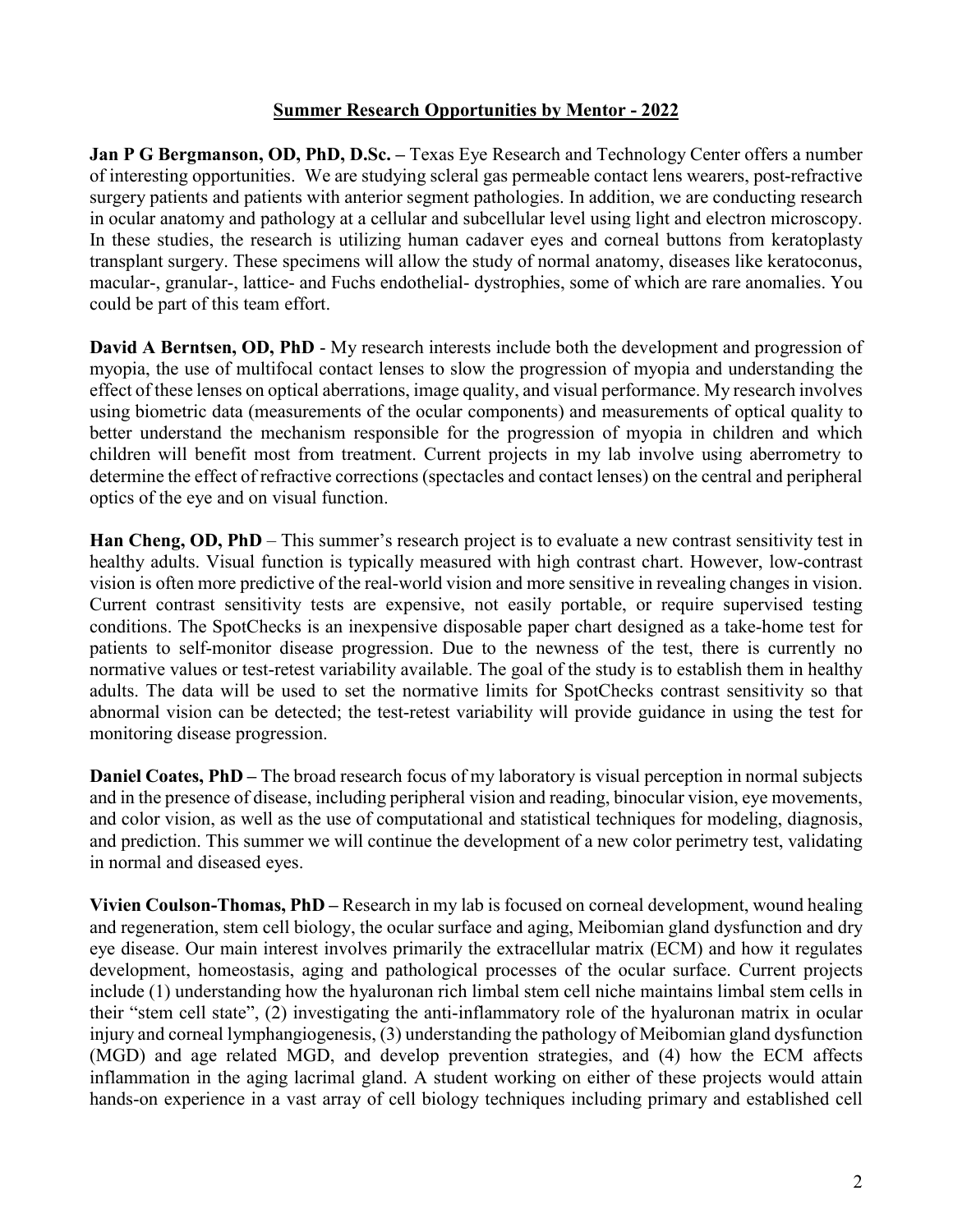line culture, histology, immunofluorescence, protein purification, Western Blotting and high pressure liquid chromatography, as well as working with knock-out mouse models.

**Luca Della Santina, PharmD, PhD** - My laboratory focuses in identifying the alterations occurring to retinal function and synaptic connectivity. Available wet laboratory projects include: 1) Imaging and quantification of synaptic rearrangement occurring in the retina following to neuronal loss 2) Electrophysiological recording of individual retinal ganglion cell light response properties following to injury. 3) Electrophysiological recording of in-vivo retinal activity using electroretinogram.

In parallel, we directly develop image analysis software for the automatic recognition of synapses and clinical ocular diseases. Available computational projects include: 1) Development of high-performance image analysis algorithm for quantification of large number of synapses 2) Development of deep learning neural network for automating the detection of external ocular diseases from photographs and video streams.

**Wendy Harrison, OD, PhD –** The goal of our research lab is to better understand what happens in the eye in patients with diabetes. Diabetes is the leading cause of preventable vision loss in working aged Americans. It affects both blood vessels and nerves in the retina as well as the front of the eye. We evaluate local retinal nerve function with a multifocal electroretinogram and nerve and vascular structural changes with an OCT and retinal photographs. Right now one of our goals is to evaluate how these changes match up with local color vision changes in collaboration with the Coates lab.

**Jason Marsack, PhD** – The research interests of our laboratory center on the development of new optical correction strategies (glasses, contact lenses) for individuals with ocular diseases that cause distorted corneal optics and poor retinal image formation (e.g.: keratoconus). We are interested in three aspects of this problem. 1) Design, manufacture and evaluation of custom contact lenses that contain patient-specific optical corrections: We are currently building and evaluating these 'wavefront-guided' lenses in-house. 2) Evaluation of pseudo-custom corrections: This study is evaluating whether the types of refractive error present in keratoconus have enough commonality across patients to develop corrections that are applicable to not just one keratoconus patient, but to groups of patients, making delivery of these corrections cheaper for the patient, and easier for the clinician. 3) Simulation of the impact of refractive error on visual performance: These experiments focus on developing computer models that simulate real-world optical conditions and neural constraints. These three areas have as a common goal increasing clinical access to care and improving quality of life for individuals that suffer from abnormally high levels of corneal distortion.

**Muna Naash, PhD & Muayyad Al-Ubaidi, PhD -** The research interests of the joint labs of Drs. Naash and Al-Ubaidi involve primarily the study of the mechanisms of retinal degeneration in animal models of human blinding disorders. Knockin mouse models for mutations that affect humans are generated and subjected to non-invasive functional and structural techniques to assess the rate of degeneration. Then molecular and biochemical analyses are performed on retinal samples obtained from the mouse models. These mouse models are then used to develop nanoparticle based gene therapy to ameliorate the disease phenotype. The animals models used in the labs are for retinitis pigmentosa and Usher syndrome. Another approach that has been recently introduced is the study, using metabolomics, of the metabolic changes that occur prior and during the retinal degenerative process. A student working on any of these projects would attain hands-on experience in electroretinography, optical coherence tomography, fundus imaging, as well as molecular, biochemical, cell biological and histological techniques.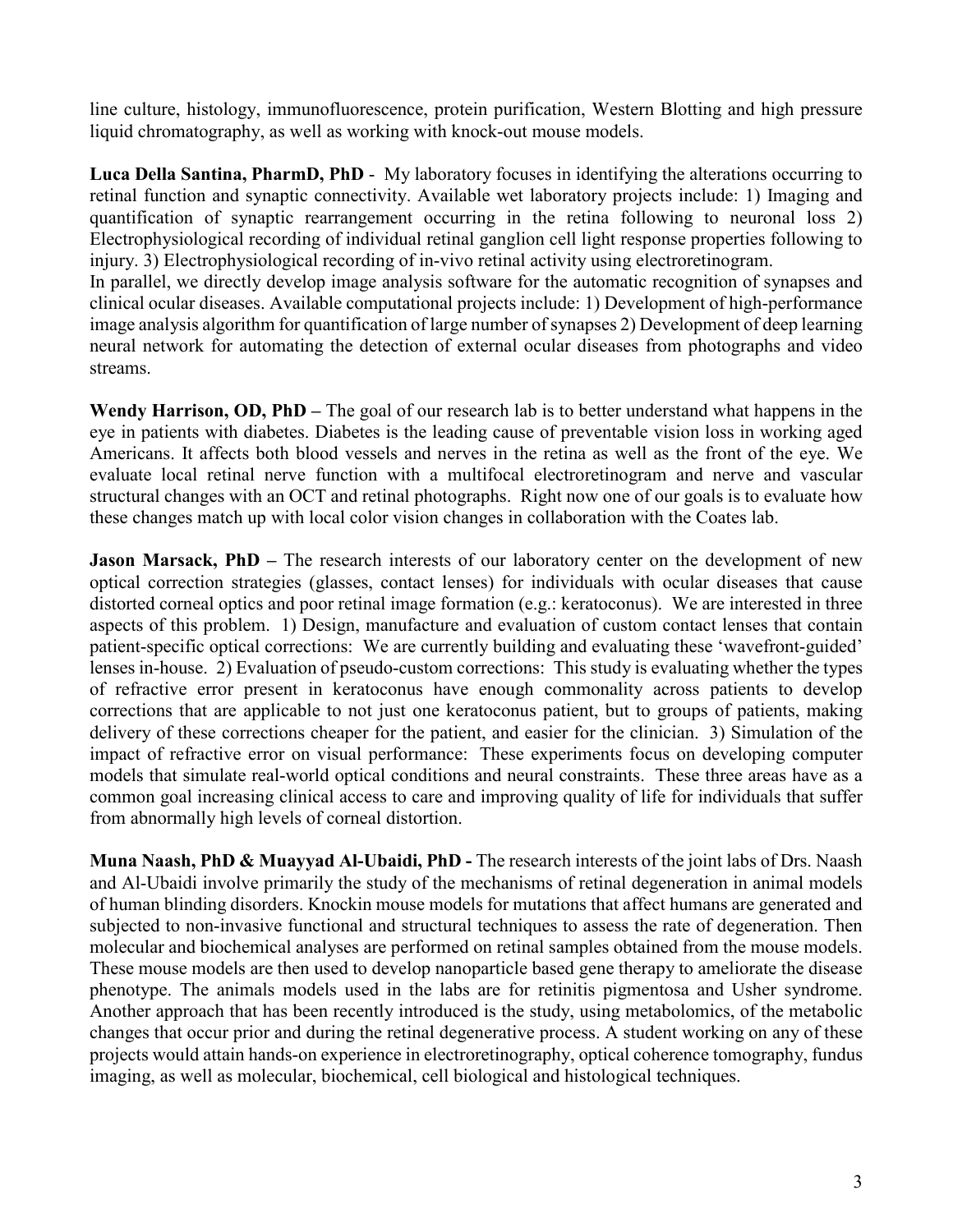Lisa Ostrin, OD, PhD – My research interests include environmental and behavioral influences on circadian rhythm, myopia, and the choroid. Light exposure has a close link with numerous aspects of human physiology and has been implicated in several different pathological processes including myopia development, circadian rhythm disturbances, mood disorders, cancer, and metabolic disorders. The intrinsically photosensitive retinal ganglion cells (ipRGCs) are an inner retinal photoreceptor that respond directly to short wavelength blue light, and are responsible for non-image forming functions including circadian rhythm entrainment and pupil size. Ongoing projects in the lab include 1) measuring and correlating light exposure with ipRGC activity, circadian rhythm patterns, melatonin level, and refractive error, 2) determining the influence of retinal blur on the choroid, and 3) understanding how behaviors are altered during and after the covid pandemic and if these changes might ultimately contribute to increasing myopia prevalence and progression.

**Nimesh Patel, OD, PhD –** The research interest of my lab include the accurate quantification of optic nerve head morphology in normal and disease eyes. We use optical coherence tomography (OCT) to image the eye, and develop custom algorithms for analysis, which are then histologically validated. Current projects in this area include; 1) accounting for retinal curvature for OCT based optic nerve head and macula quantification, and 2) determining the retinal ganglion cell density and axonal characteristics in the peripapillary tissue of healthy and glaucomatous eyes.

**Jason Porter, PhD** – The main goals of our laboratory are to learn more about the causes of retinal and optic nerve head diseases and how the retina develops in normal eyes. In conjunction with the use of conventional clinical tests (such as fundus photography and optical coherence tomography [OCT]), we use a technology called adaptive optics to correct the blur imposed by the eye's optics and examine the structure of single cells in healthy and diseased eyes. Current projects in the lab include (1) measuring changes in the lamina cribrosa, optic nerve head, and retinal vasculature over time in eyes with glaucoma, 2) examining changes in the photoreceptor mosaic in patients with retinal degenerations (such as retinitis pigmentosa) to better understand genotype-phenotype and structure-function relationships in these diseases, as well as 3) examining how the cone photoreceptor mosaic, foveal pit and optic nerve head change during normal development and differ between healthy eyes with different refractive errors. Occasionally, the lab also has projects that examine retinal structure and function in patients following a concussion and/or traumatic brain injury.

**Guoting Qin, PhD** – One research focus for this summer is to design and develop contact lens-based systems for efficient delivery of anti-inflammatory and anti-myopia drugs. Contact lenses as ocular drug delivery systems have the great potential to provide high ocular drug availability and low drug toxicity while requires less frequent administration, which could provide a more convenient treatment regime and better patient compliance.

**Rachel Redfern, OD, PhD –** My laboratory is investigating ocular surface inflammation and infection. We hypothesize ocular surface damage stimulates the release of alarmins which activate tolllike receptors (TLR) to perpetuate inflammation through the production of cytokines and conversely protect the ocular surface through the production of antimicrobial peptides. These studies have been investigating using a variety of models including cell culture, animal, and human subjects to examine molecular changes that occur with disease (e.g. dry eye). Currently, we are examining novel therapeutic options that may modulate the risk of inflammation and infection.

Given the prevalence of dry eye expected to double over the next few decades and the lack of definitive treatment regimes, there is a critical need to development of therapeutic regimens that reduce inflammation while not increasing the risk for infection.